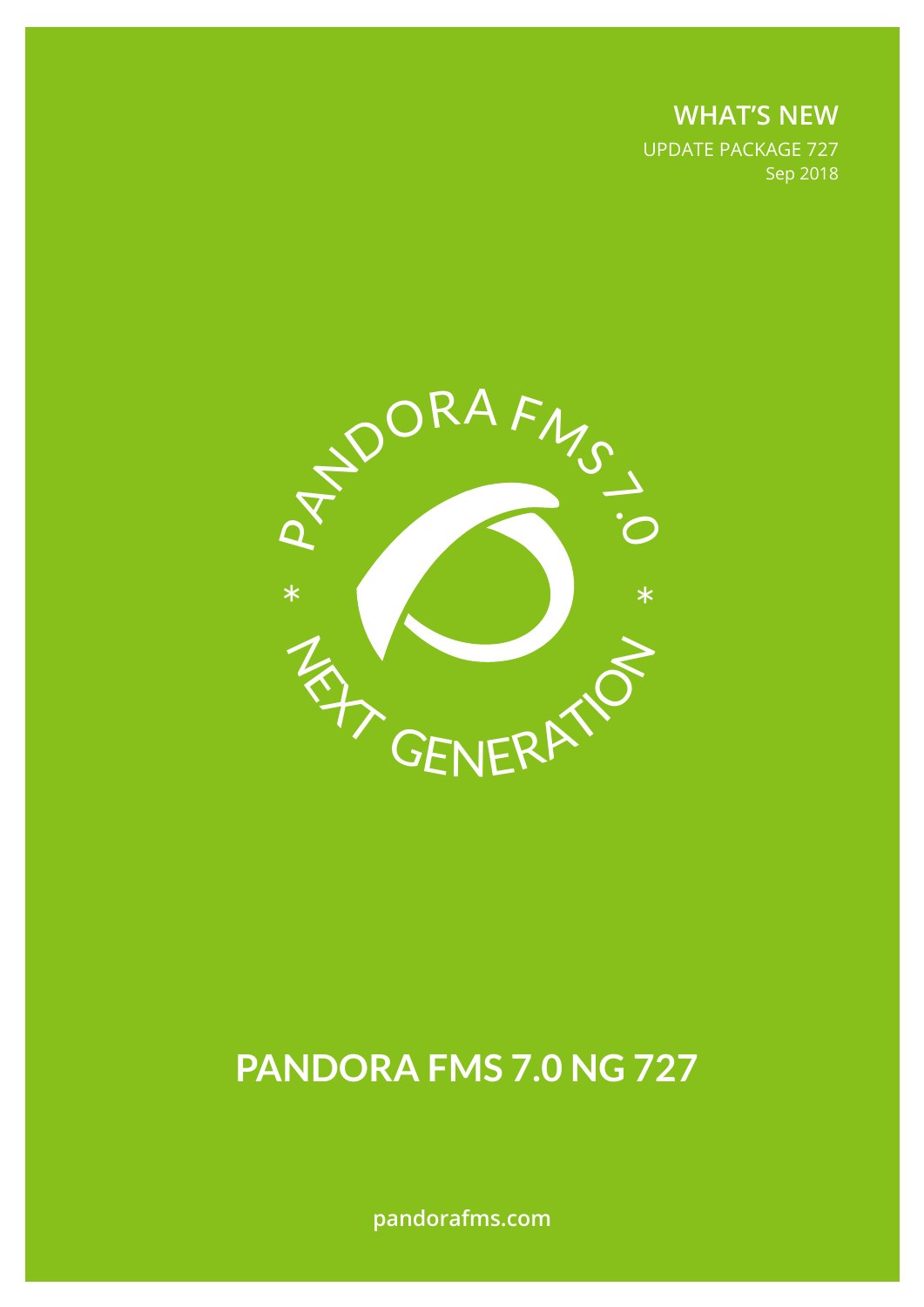

## NEW FEATURES AND IMPROVEMENTS

#### **Threshold definition in Visual Console elements**

The definition of the status calculation of the visual consoles linked in the elements has been improved. To the two ways of calculating the status that already existed, has been added a third whose behavior is similar to obtaining the status of the services section: based on percentages of non-compliance, to show a CRITICAL, WARNING or NORMAL status.



#### **Changes in the visual consoles of the Metaconsole**

Now it is possible to visualize in the Metaconsole Visual Console the state of the nodes visual consoles.

#### **New visual consoles section**

A new section has been added to modify massively the status calculation of the visual consoles elements. Thanks to this section it is possible to select a great number of elements of different visual consoles at the same time and thus make any change in a faster way.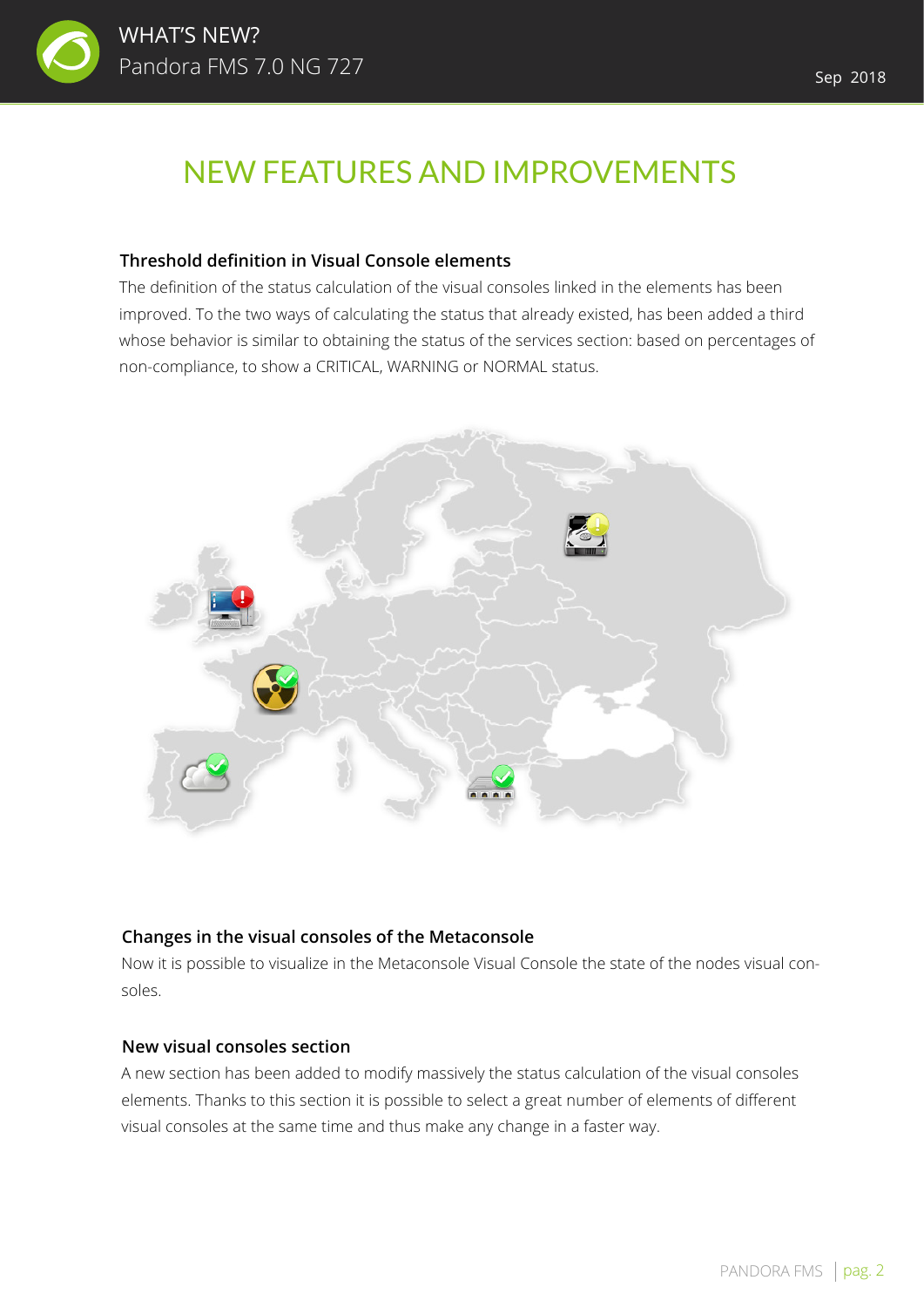

In previous releases, it has been possible to extend the information shown by each node, add new elements to the layers and visualize agents through their GPS position, among many other improvements. With the 727 update, a much more consistent visual section of the GIS maps has been created.



#### **Substantial performance improvement in tree views**

The algorithms for constructing tree views have been improved, resulting in greater navigation fluidity.